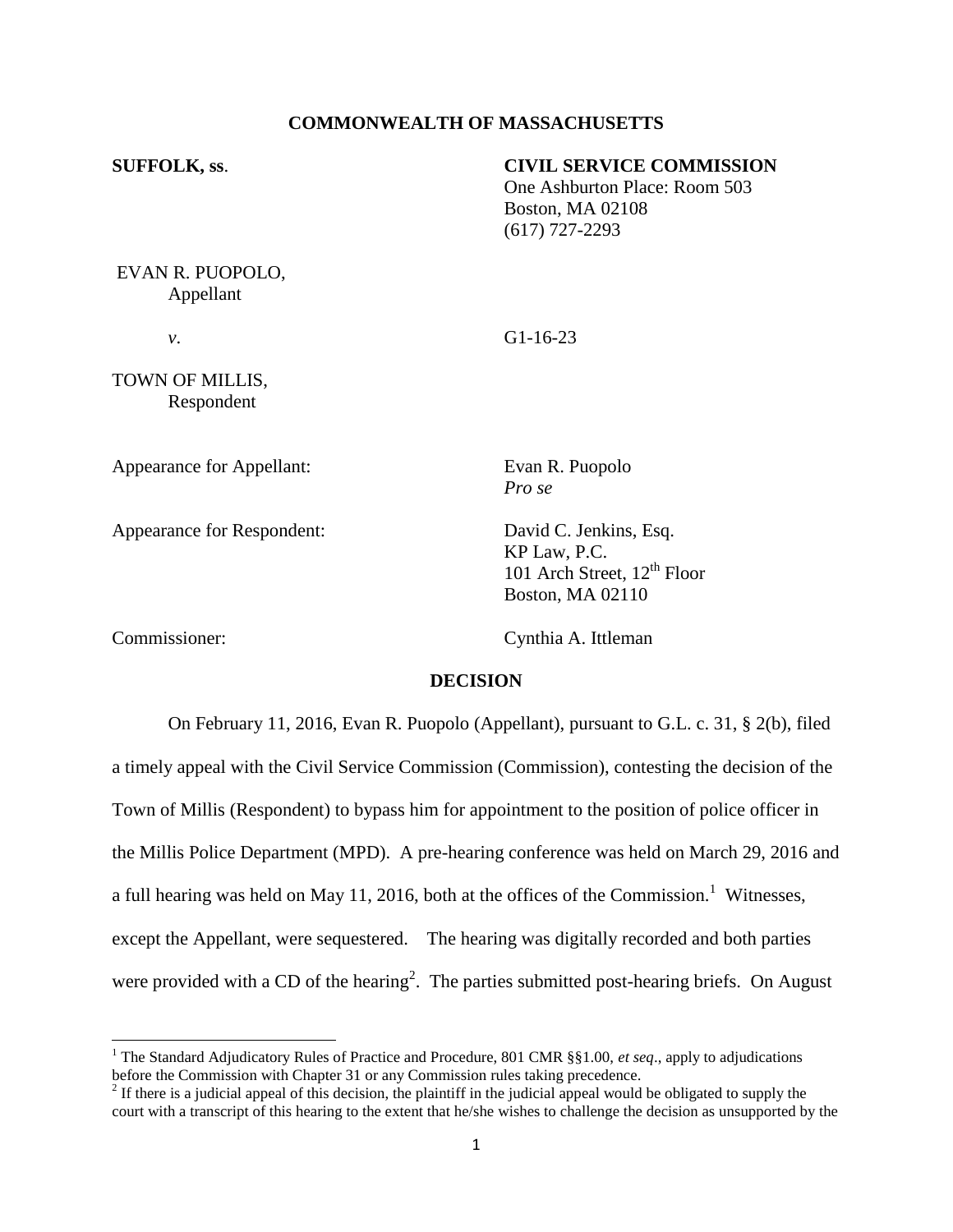16, 2017, the Respondent filed a Motion to Dismiss (Motion). On August 23, 2017, the

Appellant filed an opposition to the Motion (Opposition). The Motion and Opposition are

considered herein. The appeal is denied as follows.

# **FINDINGS OF FACT:**

Twenty-seven (27) exhibits were entered into evidence, twenty-five (25) at the hearing

and two (2) after the hearing pursuant to my request at the hearing.<sup>3</sup> Based on these exhibits, the

testimony of the following witnesses:

*Called by the Respondent*:

- Richard Barrett, Chief, Millis Fire Department (MFD)
- Keith Edison, then-Chief, MPD
- Charles Aspinwall, then-Millis Town Administrator

## *Called by the Appellant*:

l

■ Evan R. Puopolo, Appellant

and taking administrative notice of all matters filed in the case and pertinent statutes, case law,

regulations, policies, and reasonable inferences from the credible evidence; a preponderance of

the evidence establishes the following facts:

1. The Appellant is a long-time resident of Millis. He graduated from college with a

Bachelor's degree in 2014 in criminal justice. In his last few months on campus before

substantial evidence, arbitrary and capricious, or an abuse of discretion. In such cases, this CD should be used by the plaintiff in the judicial appeal to transcribe the recording into a written transcript.

 $3$  At the hearing, the Respondent submitted Appointing Authority's Exhibits  $1 - 16$  (2 of which were both mistakenly marked as Ex. 15) and the Appellant submitted Appellant's Exhibits  $1 - 9$ . Post-hearing, as I requested, the Appointing Authority produced additional documents (Appointing Authority's Post-Hearing Documents) that were entered into evidence: EMD PowerPhone Flip Sheet; Investigation Reports for Selected Candidates; Appellant's References; Appellant's training certificates; and notes taken during interviews of the five (5) candidates who were interviewed. Post-hearing, as I requested, the Appellant produced two (2) additional documents (Appellant's Post-Hearing Documents) entered into evidence: EMD PowerPhone Flip Sheet (which was the same as the one produced post-hearing by the Appointing Authority) and Millis Fire/Rescue Standard Operating Guidelines. Post-hearing, the Appellant also produced a document he created in support of his contention that the Respondent failed to pay him in full for hours he worked as dispatcher. As indicated to the parties in an email message shortly after I received the document concerning his pay, I did not enter the document regarding the Appellant's hours and pay into the record because it is not relevant to this appeal. (Email message dated May 18, 2016, 6:40pm)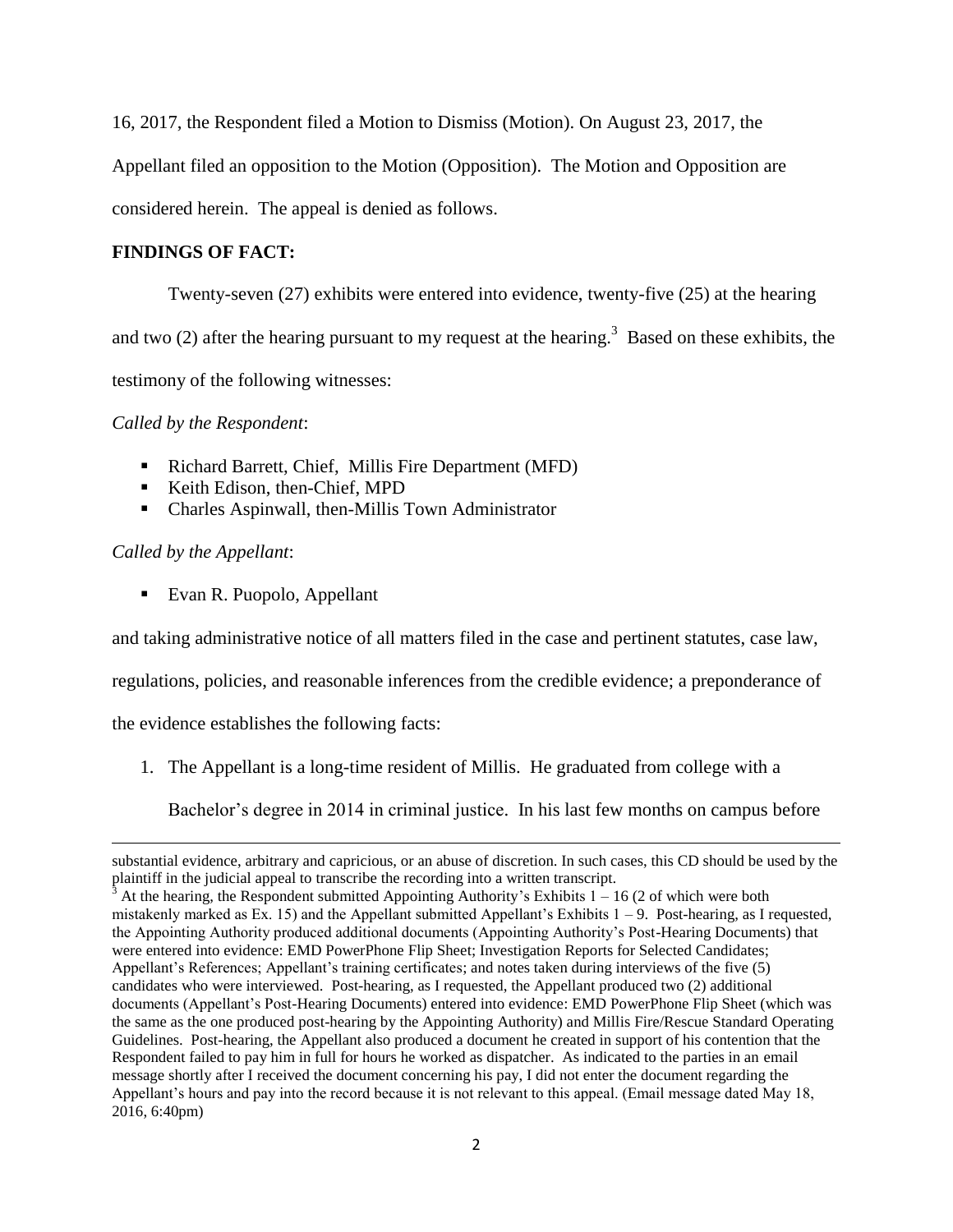graduating, the Appellant was an intern at the university public safety department. He has taken courses online from the Federal Emergency Management Agency (FEMA). For a number of years ending in 2015, the Appellant worked for a supermarket. The Appellant's licenses or certifications include a Class D Auto license and certifications for Emergency Medical Dispatch, PowerPhone, CPR, and First Responder. He lists his "Special Skills" as "electrical skills"<sup>4</sup>. (Testimony of Appellant; Appointing Authority Ex. 1; Appellant's Post-Hearing Documents)

- 2. The Appellant took and passed the April 25, 2015 civil service exam for the position of police officer. (Stipulation)
- 3. Approximately five (5) or six (6) weeks prior to the 2015 police officer civil service exam, the Appellant began working as a part-time dispatcher in Millis Public Safety Department. (Appointing Authority Ex. 1) The Millis Fire and Police Departments have shared dispatchers for decades. The two (2) Departments share supervision of dispatchers but the dispatcher positions are on the MPD budget. Chief Edison was involved in hiring the Appellant to be a part-time dispatcher, not Chief Barrett. (Testimony of Edison and Barrett) Upon being hired, the Appellant was trained for approximately eighty (80) hours of emergency medical dispatch (EMD) training. (Testimony of Barrett) The training involved mainly the MPD; MFD did not have a big role in dispatch training. However, the Appellant sat in on shifts to learn about the Fire Department matters. Chief Barrett was not involved in the hiring of the Appellant as a part-time dispatcher. (Testimony of Barrett) MPD Sgt. Meleski supervises dispatchers. (Testimony of Edison)
- 4. After the Appellant's training, Sgt. Meleski informed MPD Chief Edison that the Appellant was not improving at the rate they hoped he would. The Appellant sometimes

 $\overline{\phantom{a}}$ 

 $4$  The Appellant noted on his MPD application that he assisted electricians. (Appointing Authority Ex. 1)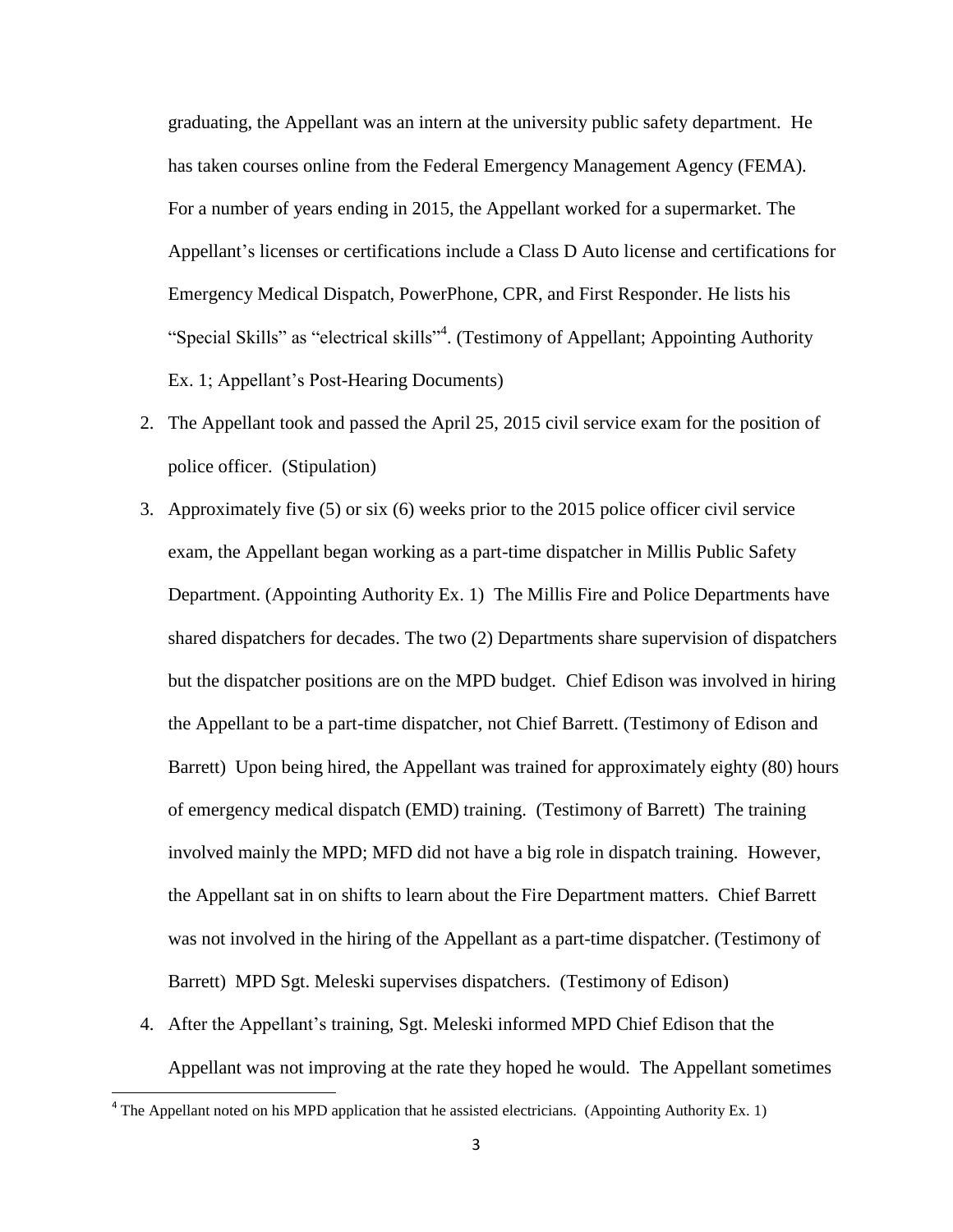failed to update responding officers with information after the initial dispatch as required, to provide the specific address to which officers were to respond, to notify the appropriate first responders (EMT for basic life support or Paramedic for advanced life support, depending on the severity of the injury or illness) to respond to various emergency calls, and he told callers that help was on the way before notifying the first responders. Chief Edison, Sgt. Meleski and Fire Chief Barrett spoke to, and counseled the Appellant that he must obtain and provide correct information but they did not discipline the Appellant in those regards. Chief Edison informed the Appellant that he should focus on improving his dispatch work and, in June or July 2015, Chief Edison wanted the Appellant to have additional dispatcher training at an academy but the Appellant refused. However, the Appellant later asked Chief Edison to sponsor him for training for the position of permanent intermittent police officer at no cost to the Respondent. Chief Edison agreed to sponsor the Appellant for the intermittent police officer position but that did not ensure that the Appellant would be appointed to that position. At the intermittent police officer course, the Appellant was elected president of his academy class by his classmates. (Testimony of Edison and Appellant; Appointing Authority Exs. 3 – 9 and 15; Appointing Authority's Post-Hearing Documents)

5. In the fall of 2015, the Appellant applied for the position of full-time dispatcher. The Respondent did not appoint the Appellant to the full-time dispatcher position because of the problems that he was having and because the counseling he had received produced limited improvement. (Testimony of Edison and Barrett; Appointing Authority's Exs. 9, 10 and 14) When the Appellant was informed that he was not selected for to be a fulltime dispatcher, he went to Chief Edison's office and loudly voiced his disappointment to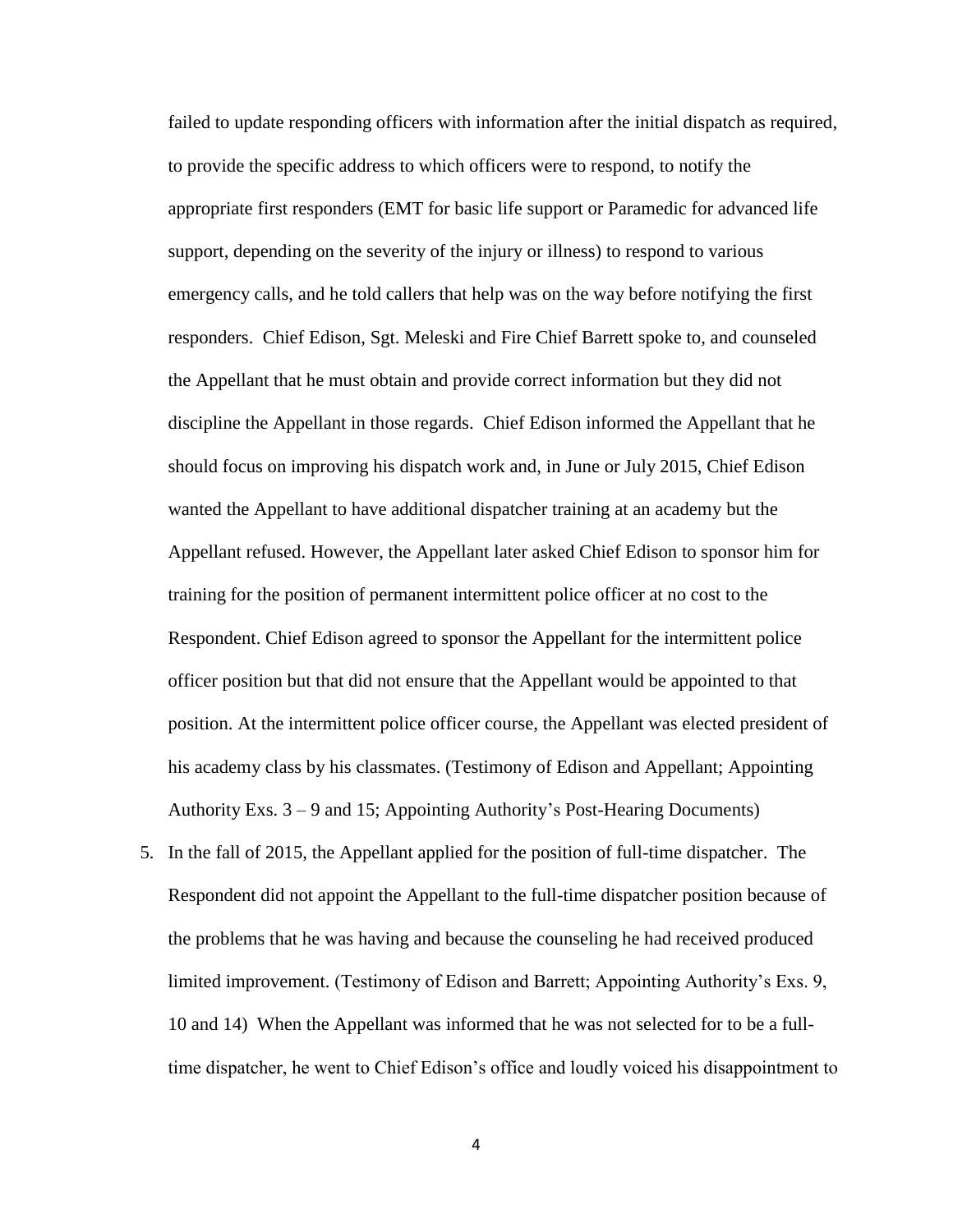the Chief. Not long thereafter, two (2) full-time police officer positions became available. (Testimony of Edison)

- 6. In November, 2015, the Appellant began working in Norfolk as a dispatcher in addition to working in Millis as a part-time dispatcher. (Appointing Authority Ex. 1)
- 7. On November 1, 2015, the state's Human Resources Division (HRD) issued an eligible list to the Respondent to hire two (2) police officers based on the results of the April 2015 police officer civil service exam. (Stipulation)
- 8. HRD issued certification #03462 for appointment of police officers in the Town on December 15, 2015. Five (5) candidates signed this certification indicating that they would accept employment if they were appointed. Mr. G was ranked first on this certification, the Appellant was second, and Mr. N was fifth. Chief Edison and Sergeants Soffayer<sup>5</sup>, Dwyer and Maxant conducted the first round of interviews of the five  $(5)$ candidates, asking the candidates the same or similar questions and assessed each candidate as a group.<sup>6</sup> Thereafter, the MPD conducted background checks of the candidates. The background checks of Mr. G, the Appellant and Mr. N did not present any reasons warranting their non-selection. The Millis Town Administrator is the Appointing Authority, with his or her civil service decisions subject to approval by the Board of Selectman. At the pertinent time, Charles Aspinwall was the Town Administrator and he had been in that position for many years. Mr. Aspinwall asked Chief Edison to list the top three (3) of the five (5) candidates after the initial interviews and background checks. In response, Chief Edison listed Mr. G, Mr. N and the Appellant, in that order, as the top three (3) candidates. (Stipulation; Appointing

l

 $<sup>5</sup>$  Mr. Soffayer is now Police Chief in Millis. (Administrative Notice)</sup>

<sup>&</sup>lt;sup>6</sup> Chief Edison took notes of the initial interviews. (Appointing Authority Post-Hearing Documents)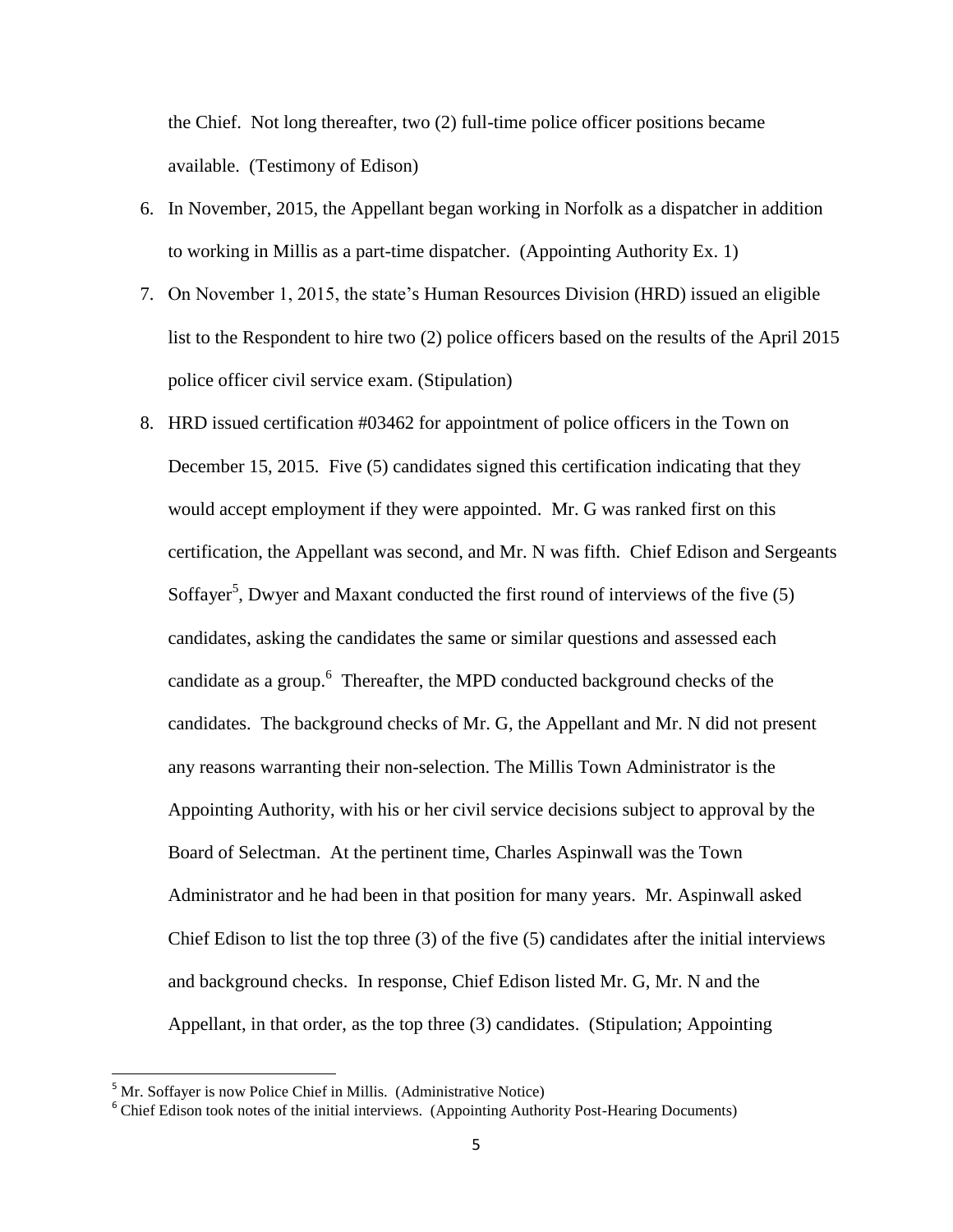Authority Ex. 11; Administrative Notice; Testimony of Aspinwall and Edison;

Appointing Authority Post-Hearing Documents)

9. After Chief Edison and Mr. Aspinwall conducted second interviews of the three (3) top

candidates, asking each of the three (3) candidates the same or similar questions, the

Respondent appointed Mr. G and Mr. N as full-time police officers. (Stipulation;

Administrative Notice; Testimony of Edison and Aspinwall)

10. By letter dated February 29, 2016, the Respondent informed the Appellant that it had

bypassed him stating, in pertinent part, that it bypassed him for Mr. N because,

… he "has a degree in Emergency Management from the Massachusetts Maritime Academy. … [H]e was selected by Academy staff for leadership positions. His commitment to public service is also demonstrated by his current service in the Marine Corp. reserve. He demonstrated a clear understanding of the principles of community policing. A selection committee consisting of Police Chief Edison, Sgt. Dwyer, Sgt. Maxant, and Sgt. Soffayer unanimously ranked Mr. [N] above Mr. Puopolo. Mr. [N] was selected above Mr. Puopolo for these reasons and for reasons listed below.

The Respondent added that, with respect to the Appellant,

… Mr. Puopolo is a part time (sic) dispatcher for the Millis Police Department. Mr. Puopolo demonstrated poor work performance in this position. … He failed to obtain relevant information from callers. He failed to update Police Officers on scene with new pertinent information. Mr. Puopolo failed to incorporate information provided to him during counseling sessions into the performance of his duties. ... Mr. Puopolo has [been] ... counseled by Police Sgt. Meleski and Fire Chief Barrett, Police Chief Edison, and Police Sgt. Dwyer. A selection committee consisting of these individuals unanimously recommended that Mr. Puopolo not be appointed to a full time Dispatch Position. … (Appointing Authority Ex. 12)(emphasis in original)<sup>7</sup>

11. While earning his degree at the Mass. Maritime Academy, from which he recently

graduated, Mr. N was appointed a platoon leader and he trained freshman students. In the

U.S. Marine Corps Reserves, Mr. N has completed a thirteen (13)-week infantry boot

camp. One summer, Mr. N obtained some law enforcement experience as the Hingham

 $\overline{\phantom{a}}$  $7$  Sgt. Soffayer is the current MPD Chief).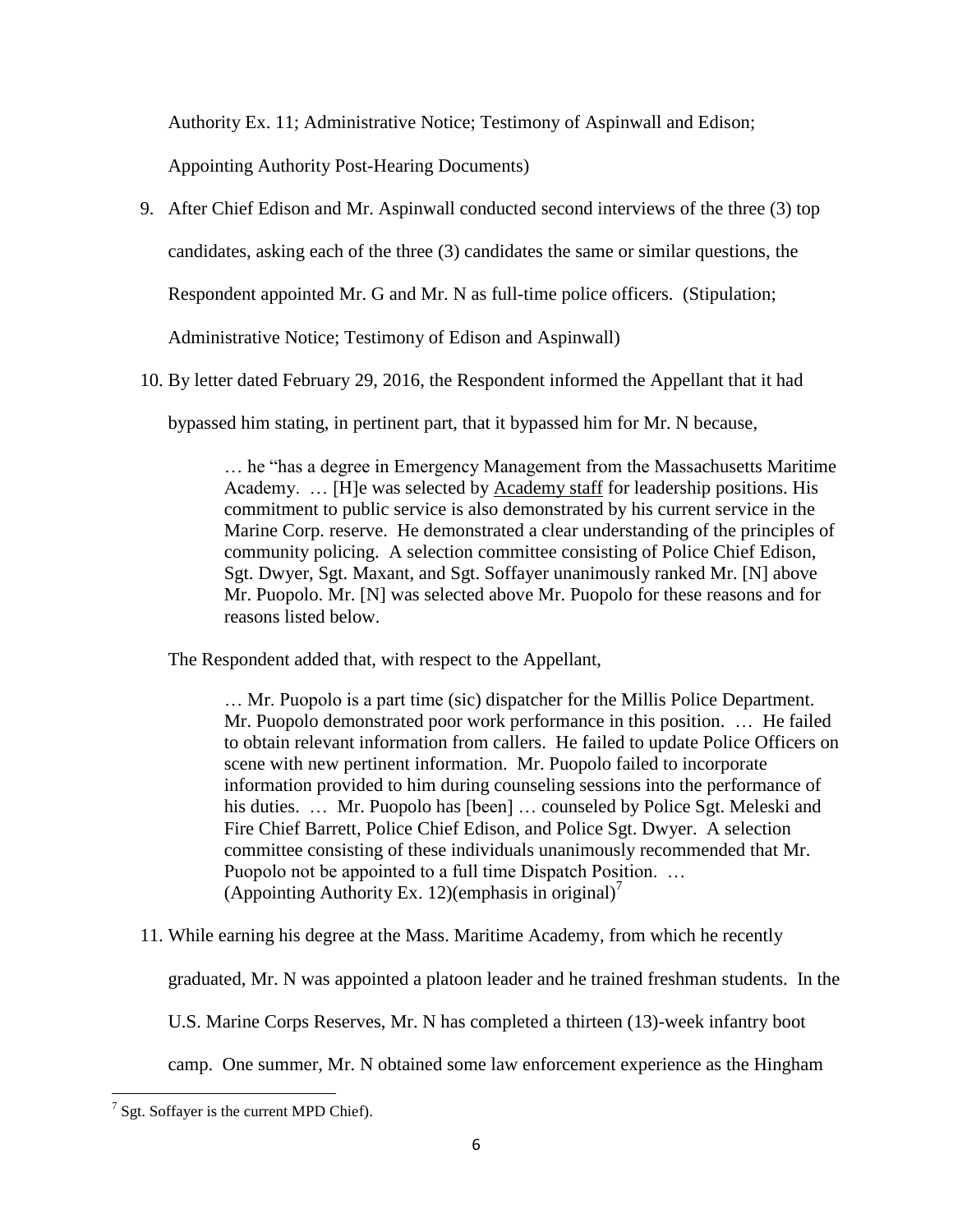Assistant Harbor Master. Mr. N also spent a brief winter internship in the Watertown Police Department. Mr. N worked for the same supermarket as the Appellant for a similar amount of time as the Appellant. Under the portion of the MPD employment application regarding licenses or certifications, Mr. N's list includes: Class A License to Carry a Firearm, Emergency Management for Supervisors, and Active Shooter Response. His "Special Skill" on the employment application involves his rifleman certification, which affords him skills in tactical combat, casualty care, firearms handling, risk management and protective services. (Appointing Authority Exs. 1, 2 and 15)

- 12. At his interview for the police officer position in Millis, Mr. N presented as "personable" and "approachable". In addition, Mr. N's "interview results were superior demonstrating maturity and level of self-discipline beyond his years ….", in contrast with the Appellant's interview performance, in which he acknowledged some errors as a part-time dispatcher and referenced his public safety trainings, but he was unable to "elucidate" what motivates him and he was "not as well spoken (sic) as other candidates". (Appointing Authority Exs. 13 and 15; Appointing Authority Post-Hearing Documents)
- 13. After being bypassed, the Appellant timely filed the instant appeal on February 11, 2016. (Administrative Notice)

14. On July 7, 2017, St. 2017, Chapter 33 was signed into law. It provides,

Section 1. Notwithstanding any general or special law to the contrary, officers in the police department of the town of Millis shall be exempt from chapter 31 of the General Laws. Section 2. Section 1 shall not impair the civil service status of a police officer employed in the town of Millis on the effect date of this act. Section 3. This revocation shall not affect any contractual or civil service rights which have come into existence between the town and any employee of the police department as a result of the town of Millis' original acceptance of chapter 31 of the General Laws. Section 4. this act shall take effect upon its passage.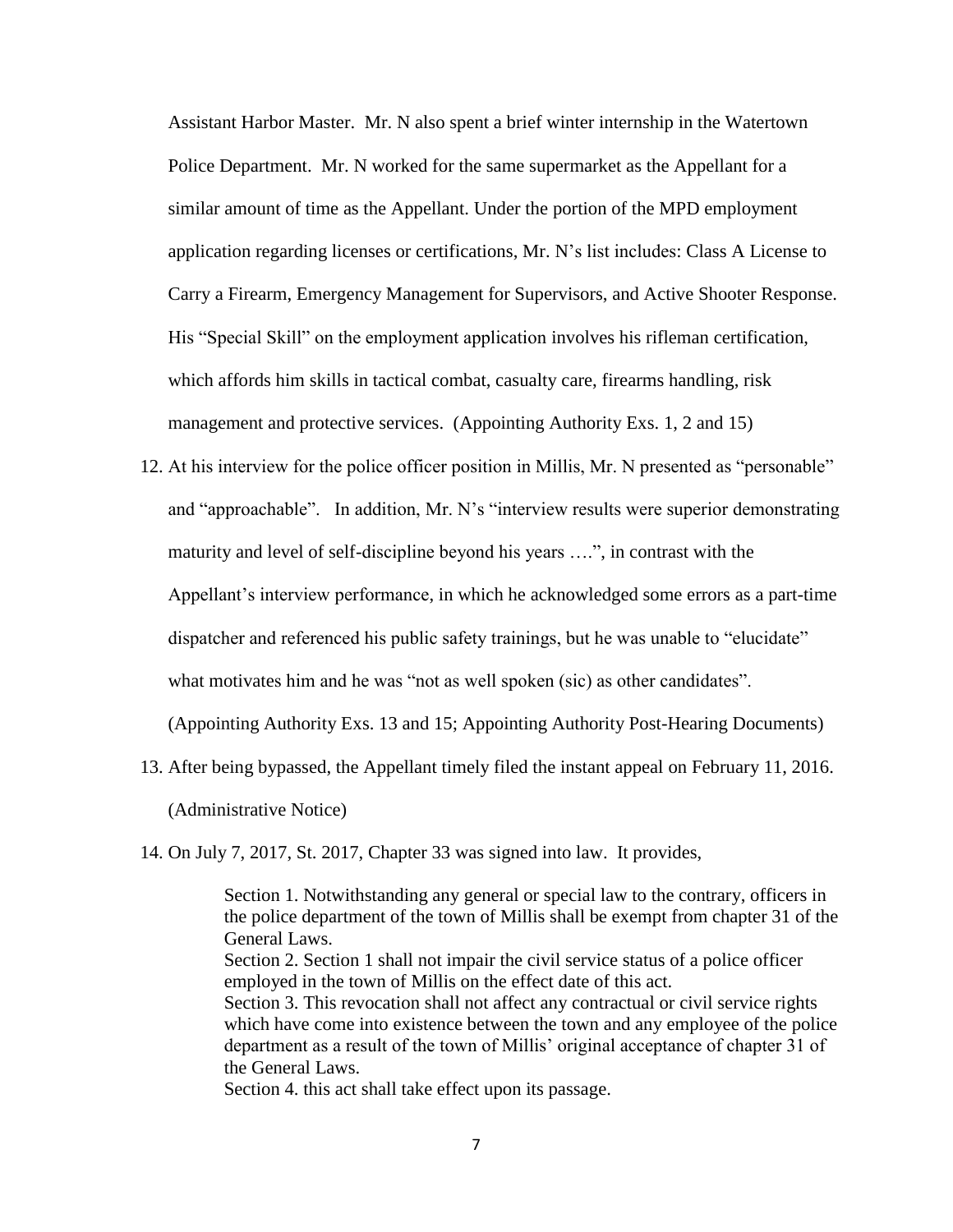(Id.)

15. The Respondent did not participate in the 2017 police officer civil service exam and hiring process. (Administrative Notice:

[https://www.csexam.hrd.state.ma.us/eligiblelist/communities.aspx?ListTypeId=1&ListId](https://www.csexam.hrd.state.ma.us/eligiblelist/communities.aspx?ListTypeId=1&ListId=1)  $=1$ )

*Legal Standard*

The fundamental purpose of the civil service system is to guard against political considerations, favoritism, and bias in governmental hiring and promotion. The commission is charged with ensuring that the system operates on "[b]asic merit principles." Massachusetts Assn. of Minority Law Enforcement Officers v. Abban, 434 Mass. 256, 259 (2001), citing Cambridge v. Civil Serv. Comm'n., 43 Mass.App.Ct. 300, 304 (1997). "Basic merit principles" means, among other things, "assuring fair treatment of all applicants and employees in all aspects of personnel administration" and protecting employees from "arbitrary and capricious actions." G.L. c. 31, section 1. Personnel decisions that are marked by political influences or objectives unrelated to merit standards or neutrally applied public policy represent appropriate occasions for the Civil Service Commission to act. Cambridge at 304.

Pursuant to G.L. c. 31, s. 2(b), the Commission has the powers and duties, among other matters,

(b) To hear and decide appeals by a person aggrieved by any decision, action, or failure to act by the administrator …. (Id.)

The Commission has the same powers and duties with respect to persons aggrieved by the action, or failure to act, by municipalities through G.L. c. 31, s. 2(c), and via delegation from HRD to the municipality under G.L. c. 31, s. 5(e).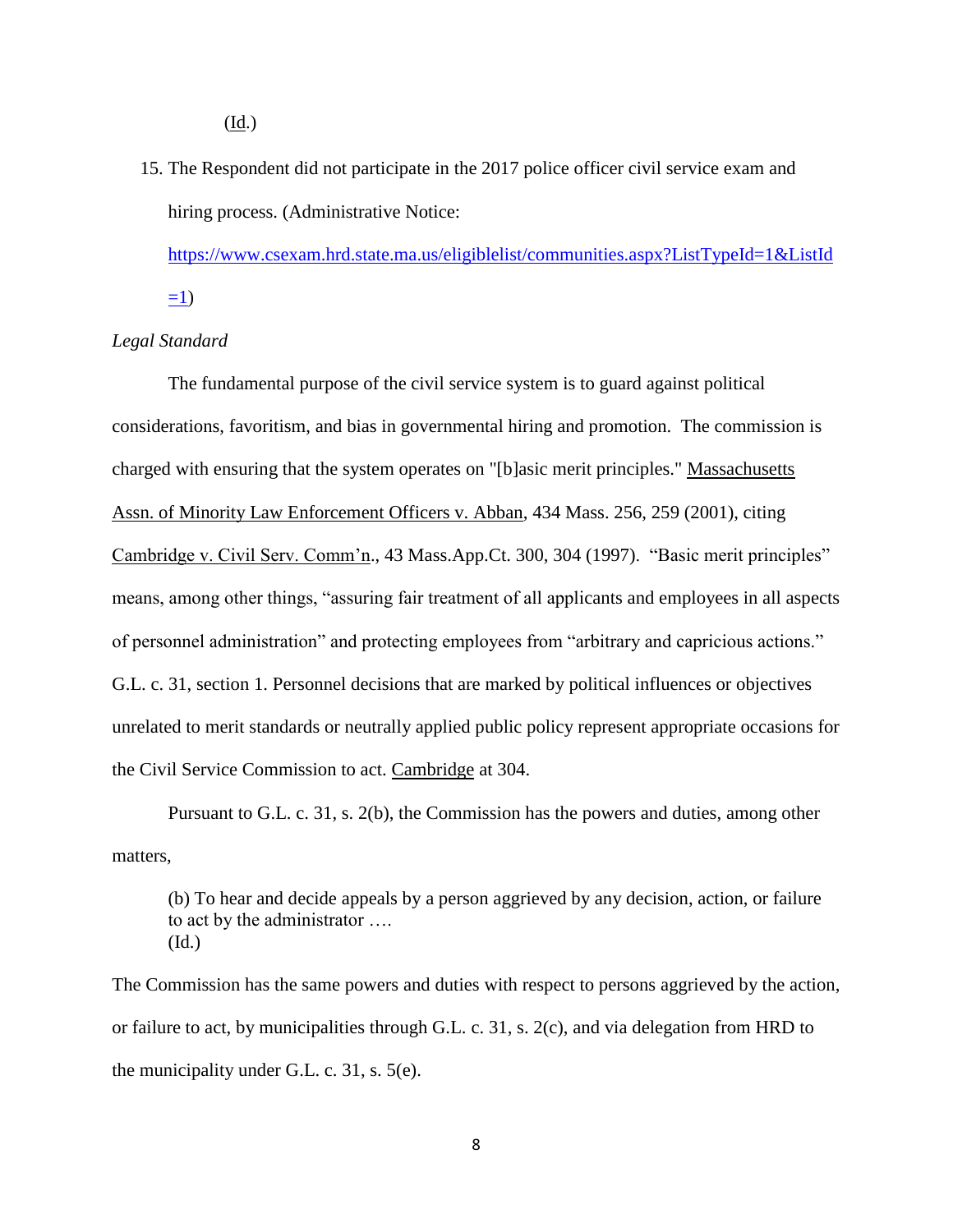Upon an appeal, the appointing authority has the burden of proving by a preponderance of the evidence that the reasons stated for the bypass are justified. Brackett v. Civil Serv. Comm'n, 447 Mass. 233, 241 (2006). Reasonable justification is established when such an action is "done upon adequate reasons sufficiently supported by credible evidence, when weighed by an unprejudiced mind, guided by common sense and correct rules of law." Comm'rs of Civil Serv. v. Mun. Ct., 359 Mass. 211, 214 (1971) (quoting Selectmen of Wakefield v. Judge of First Dist. Ct. of E. Middlesex, 262 Mass. 477, 485 (1928)).

 The issue for the Commission is "not whether it would have acted as the appointing authority had acted, but whether, on the facts found by the commission, there was reasonable justification for the action taken by the appointing authority in the circumstances found by the commission to have existed when the Appointing Authority made its decision." Watertown v. Arria, 16 Mass.App.Ct. 331, 332 (1983). See Commissioners of Civil Service v. Municipal Ct. of Boston, 369 Mass. 84, 86 (1975); and Leominster v. Stratton, 58 Mass.App.Ct. 726, 727-728 (2003).

The Commission's role, while important, is relatively narrow in scope: reviewing the legitimacy and reasonableness of the appointing authority's actions. City of Beverly v. Civil Service Comm'n, 78 Mass.App.Ct. 182, 189, 190-191 (2010) citing Falmouth v. Civil Serv. Comm'n, 447 Mass. 824-826 (2006) and ensuring that the appointing authority conducted an "impartial and reasonably thorough review" of the applicant. The Commission owes "substantial deference" to the appointing authority's exercise of judgment in determining whether there was "reasonable justification" shown. Beverly citing Cambridge at 305, and cases cited. "It is not for the Commission to assume the role of super appointing agency, and to revise those employment determinations with which the Commission may disagree." Town of Burlington v.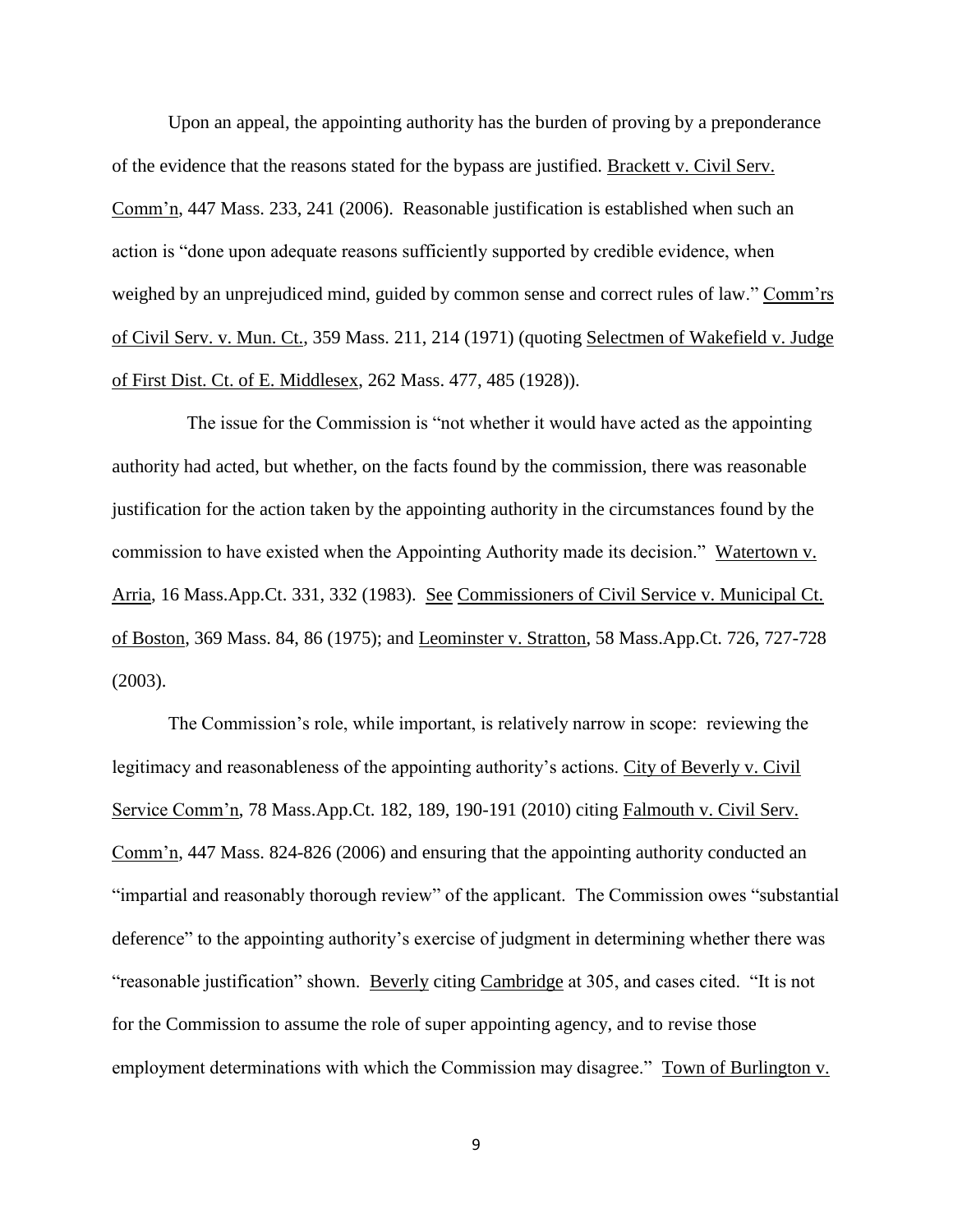McCarthy, 60 Mass.App.Ct. 914, 915 (2004). The essential issue being evaluated in a bypass appeal to the Commission remains whether or not the appointing authority has reasonable justification, under basic merit principles, to select a candidate whose performance on the civil service qualifying examination placed him lower than the bypassed candidate, thus skipping over a higher ranked candidate for a valid reason.

#### *Analysis*

The Respondent has established by a preponderance of the evidence that it had reasonable justification to bypass the Appellant for appointment to the position of full-time police officer in Millis. As the parties stipulated, the Appellant was bypassed for negative and positive reasons. The negative reasons involved the mistakes the Appellant made as a part-time dispatcher for the Respondent such as whether or not to ask paramedics to respond to appropriate emergency calls, providing imprecise addresses to responders, telling callers that responders were on their way even though he had not yet contacted them, and failing to provide updated information to responders. In addition, the Respondent asked the Appellant to take additional dispatcher training because of his mistakes but he declined. The positive reasons for bypassing the Appellant related to Mr. N's candidacy. Specifically, Mr. N obtained a degree in Emergency Management from the Mass. Maritime Academy, where he had been appointed a platoon leader and he trained freshman; he joined the U.S. Marine Corps Reserves and completed a thirteen-week infantry boot camp. In addition, Mr. N listed several pertinent licenses and/or certifications on his MPD job application, as well as a number of related special skills. Further, the Respondent found Mr. N's interview superior to that of the Appellant. Combined, the negative and positive factors relied upon by the Respondent have been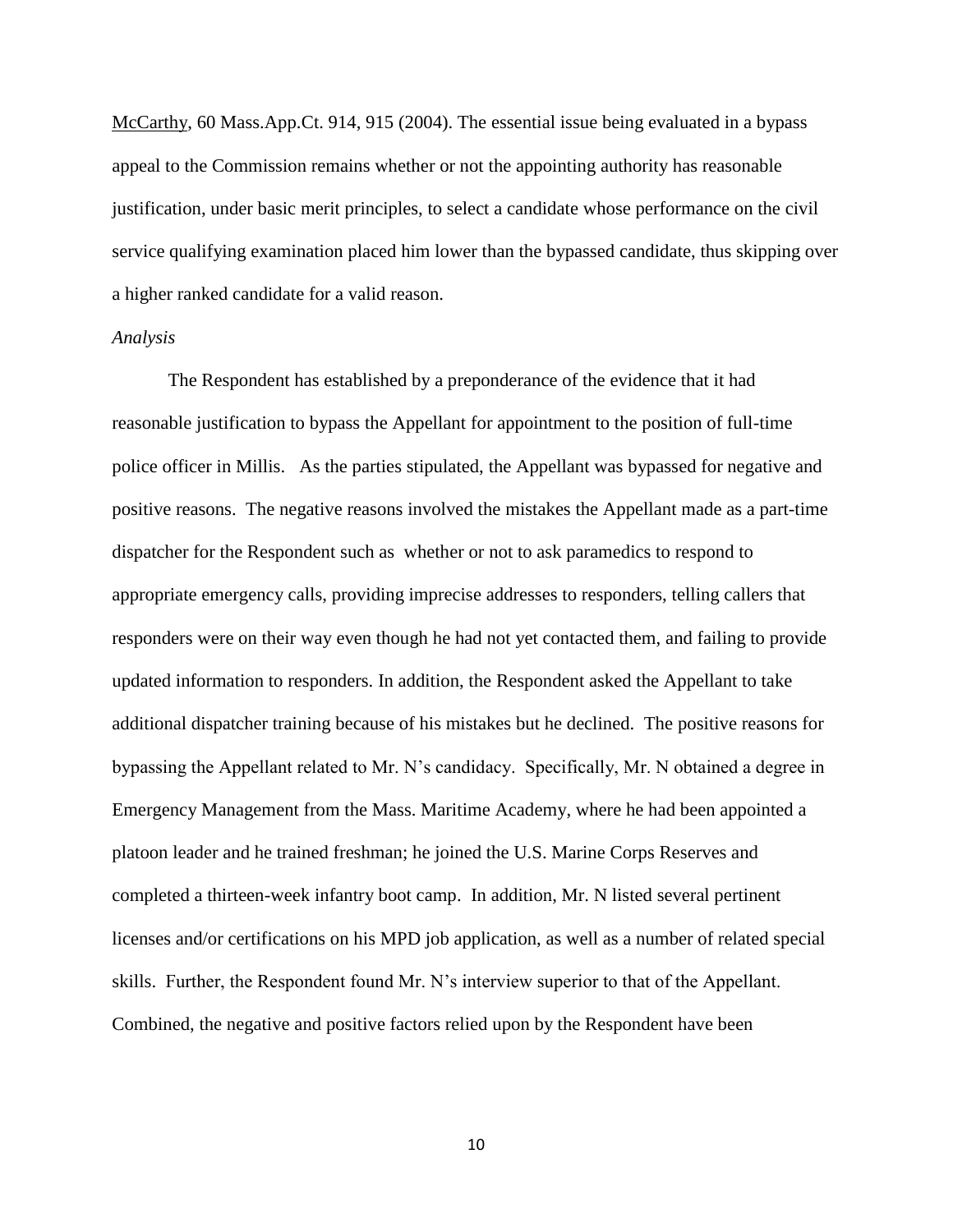established by a preponderance of the evidence and they provide reasonable justification for the Appellant's bypass.

The Appellant makes several arguments that his bypass was not supported by reasonable justification. First, he argues that any errors he committed as a part-time dispatcher were the result of inadequate training and were limited when he was new on the job. Next, the Appellant argues that his work as a dispatcher provided him with police experience that other candidates did not have. The Appellant also denied that he raised his voice to Chief Edison to express his disappointment when he was not appointed to full-time dispatcher prior to the two (2) police officer appointments at issue here. Moreover, he states, it is inconsistent for the Respondent to argue that he is not qualified to be a full-time police officer since it sponsored him so that he could attend a training academy for intermittent police officers. These arguments are unavailing. The Respondent was concerned enough about the Appellant's performance as a part-time dispatcher to decline to appoint him to the position of full-time dispatcher. While there was some dispute about the exact words the Appellant used to loudly vent his disappointment to Chief Edison when he was not appointed a full-time dispatcher, it was established that he had gone to Chief Edison's office and loudly expressed his disappointment. Further, the Appellant's argument about having police experience through his part-time dispatcher position is contradicted by his argument that the Respondent should not have considered his dispatcher experience because it is different than being a police officer. Finally, Chief Edison's sponsorship of the Appellant to attend intermittent police officer training does not necessarily indicate that the Respondent had assessed the Appellant's qualifications to be a police officer and that it found him to be so qualified. The Appellant paid for the Appellant's intermittent police officer training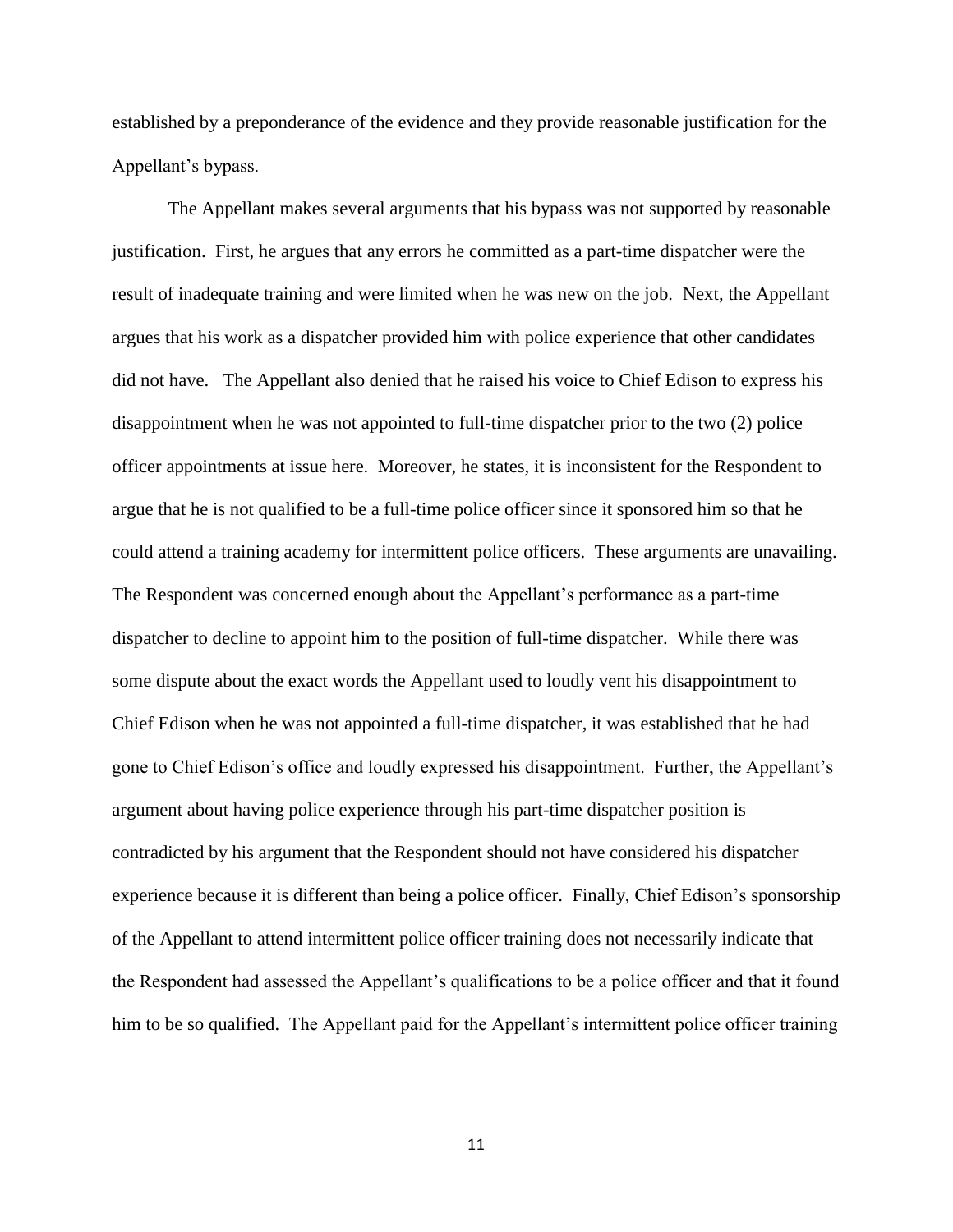himself, not the Respondent, and there is no indication that a police department's sponsorship of an individual for academy training obliges the police department to hire the person it sponsored.

Beyond the substantive aspects of this appeal, the Respondent avers that the appeal is moot since enactment of St. 2017, Chapter 33, exempting the Town's police officer hiring process from civil service, effective July 7, 2017. The Appellant avers that he was harmed by the regrettable length of time it took to render this decision. Even if the Commission allowed the instant appeal prior to July 7, 2017, the appeal would have been moot since the remedy for a wrongful bypass is to put the name of the aggrieved appellant at the top of the certification issued following the next civil service exam for police officer and the Town did not participate in the 2017 civil service exam and hiring process and no certification will be issued to the Town on which the Appellant's name could appear. *See* Miller v. Marlborough Fire Department, G1-17- 026 (July 20, 2017)(enactment of legislation removing members of Fire Department below the rank of Fire Chief from G.L. c. 31 renders bypass appeal moot). Moreover, unless the Town takes legal action to reinstitute the police officer civil service exam and hiring process, there will be no further certifications for Millis on which the Appellant's name could appear even if his appeal had been allowed.

#### Conclusion

Accordingly, for the above stated reasons, Evan Puopolo's appeal, filed under Docket No. G1-16-23, is hereby *denied*.

Civil Service Commission

\_\_\_\_*/s/Cynthia A. Ittleman*\_\_\_ Cynthia A. Ittleman, Commissioner

By vote of the Civil Service Commission (Bowman, Chairman; Camuso, Ittleman, Stein and Tivnan, Commissioners) on December 7, 2017.